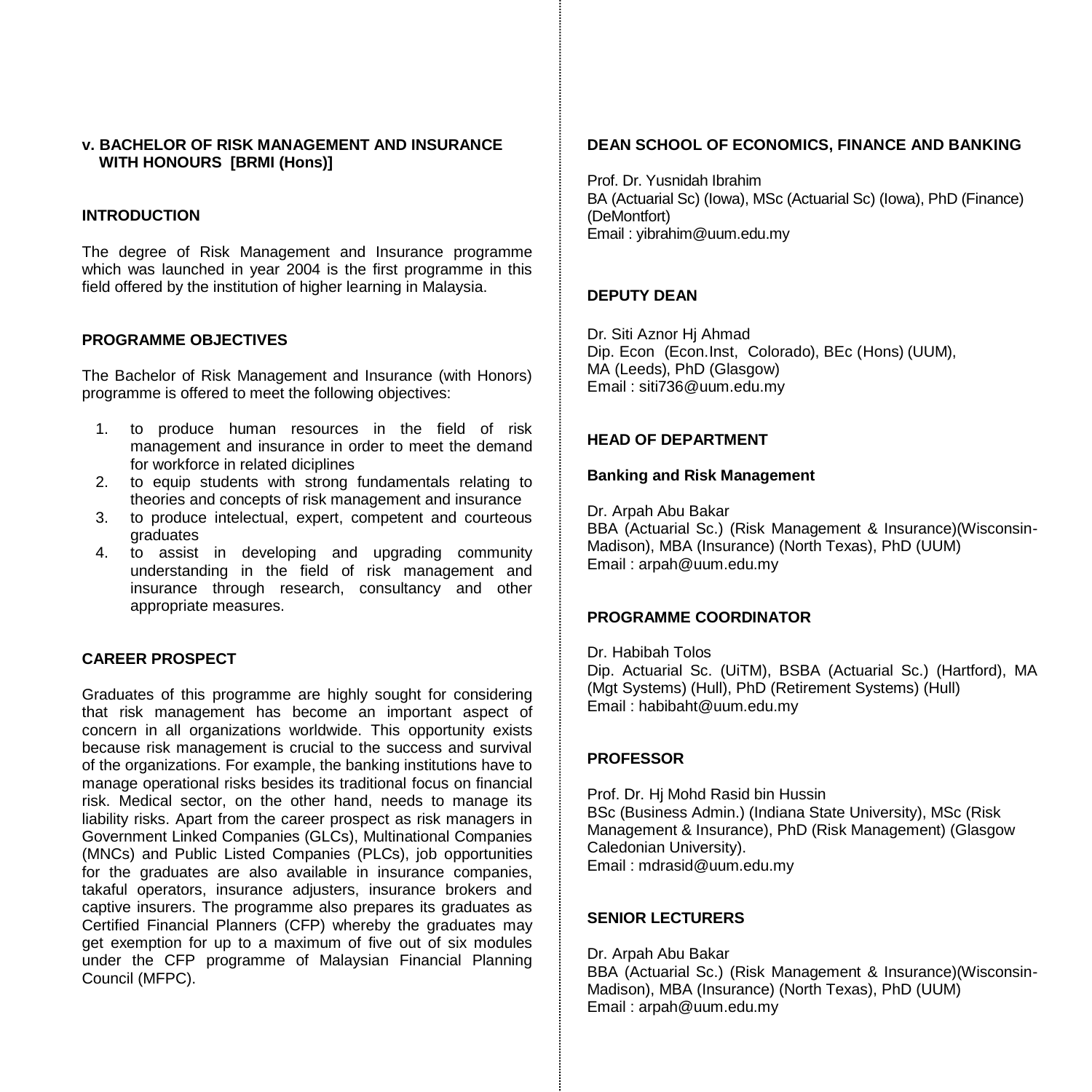Dr. Habibah Tolos Dip. Actuarial Sc. (UiTM), BSBA (Actuarial Sc.) (Hartford), MA (Mgt Systems) (Hull), PhD (Retirement Systems) (Hull) Email : habibaht@uum.edu.my

Dr. Lim Chee Chee BBA (Hons), MSc (Management) (UUM), PhD (City Univ.) Email : cclim@uum.edu.my

Dr. Norlida Abdul Manab DPA (UiTM), BBA (Hons), MSc (Fin) (UUM/BAe), PhD (UiTM) Email [: norlida@uum.edu.my](mailto:norlida@uum.edu.my)

## **LECTURERS**

Diara Md. Jadi BBA (Hons) (UUM), MSc (Ins & Risk Mgt) (City Univ.) Email : diara@uum.edu.my

Norliza Dasahi BSc (Actuarial Sc.) (Roosevelt Univ), MSc (Actuarial Sc.) (City Univ.), Syariah RFP Email : norliza@uum.edu.my

Shahrul Nizam Ahmad DBS, BBA (Ins) (UiTM), MCom (Risk Mgt & Ins) (New South Wales), IFP Email : shahrul@uum.edu.my

Tan Sek Choo B.Mgmt (Hons) (USM), MBA (UPM), CPA Email: tan@uum.edu.my

Zairol Azhar Auzzir\* DBS, BBA (Finance) (UiTM), MSc (Risk Mgmt.) (Glasgow Caledonian Univ.) Email: zairol@uum.edu.my

*\* study leave*

## **PROGRAMME STRUCTURE FOR THE BACHELOR OF RISK MANAGEMENT AND INSURANCE WITH HONORS [BRMI(HONS)]**

The programme consists of the following components:

|    | <b>COMPONENT</b>          | <b>CREDIT HOURS</b> |
|----|---------------------------|---------------------|
| Α. | UNIVERSITY CORE COURSES   | 25                  |
| В. | PROGRAMME CORE COURSES    | 71                  |
| C. | <b>MINOR</b>              | 18                  |
| D. | PROGRAMME ELECTIVES       | 12                  |
|    | <b>COURSES</b>            |                     |
| F. | <b>FREE ELECTIVE</b>      | 2                   |
|    | <b>TOTAL CREDIT HOURS</b> | <b>129 HOUR</b>     |

To be awarded a Bachelor of Risk Management and Insurance with Honours degree, a student is required to take and pass a minimum of 129 credit hours which include courses in the programme structure as shown below:

## **A. UNIVERSITY CORE COURSES (25 CREDIT HOURS)**

| Code            | Course                              | <b>Credit</b><br>Hours | <b>Pre Requisite</b>                                    |
|-----------------|-------------------------------------|------------------------|---------------------------------------------------------|
| SADE1013        | Fundamentals of<br>Entrepreneurship | 3                      | <b>NONE</b>                                             |
| SADN1013        | Islamic and Asian<br>Civilization   | 3                      | <b>NONE</b>                                             |
| SADN1033        | Nationhood of<br>Malaysia           | 3                      | <b>NONE</b>                                             |
| SADN1043        | <b>Ethnic Relationship</b>          | 3                      | <b>NONE</b>                                             |
| SBLE1033        | English for<br>Communication I      | 3                      | MUET Band 1 or<br>2<br>ΟR<br><b>ELPT Band</b><br>3 or 4 |
| <b>SBLE1043</b> | English for<br>Communication II     | 3                      | MUET Band 3 or<br>ΟR<br>ELPT Band 5                     |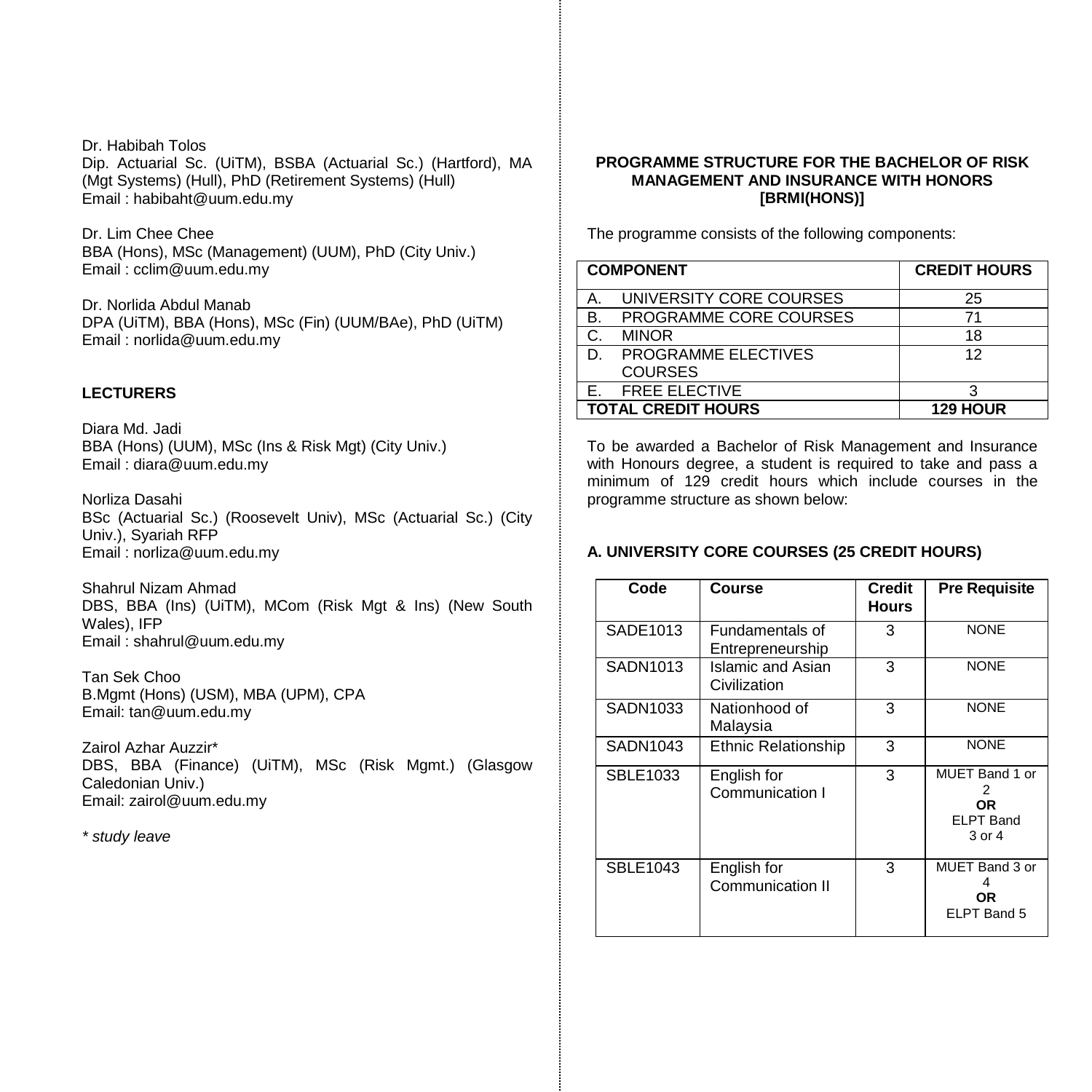| SBLE2103      | <b>Process Writing</b> | 3 | MUET Band 5 or<br>0R<br>ELPT Band 6<br>ΟR<br><b>SBLE1043</b> |
|---------------|------------------------|---|--------------------------------------------------------------|
| <b>VXXXXX</b> | Co-Curriculum          |   | <b>NONE</b>                                                  |

Choose any of the Co -Curriculum courses. Students are subjected to conditions determined by the respective courses.

# **B. PROGRAMME CORE ( 71 Credit Hours)**

| Code            | <b>Name</b>                                | <b>Credit</b><br>hours | Pre<br>Requisite                                                         |
|-----------------|--------------------------------------------|------------------------|--------------------------------------------------------------------------|
| <b>BEEB1013</b> | Principles of<br><b>Economics</b>          | 3                      | <b>NONE</b>                                                              |
| BEEB2033        | <b>Applied Economics</b>                   | 3                      | <b>BEEB1013</b>                                                          |
| <b>BKAF1023</b> | Introduction to<br>Financial<br>Accounting | 3                      | <b>NONE</b>                                                              |
| <b>BPMM1013</b> | Introduction to<br>Marketing               | 3                      | <b>NONE</b>                                                              |
| <b>BPMN3023</b> | Strategic<br>Management                    | 3                      | <b>Final Year</b><br>OR have<br>completed at<br>least 90<br>credit hours |
| <b>BPMN1013</b> | Introduction to<br>Management              | 3                      | <b>NONE</b>                                                              |
| <b>BPMN3123</b> | Management<br><b>Fthics</b>                | 3                      | <b>NONE</b>                                                              |
| <b>BPMN3143</b> | Research<br>Methodology                    | 3                      | SQQS1013<br><b>AND have</b><br>completed at<br>least 72<br>credit hours  |

| <b>BWFF2033</b> | Financial<br>Management                            | 3              | <b>BKAF1023</b><br>0R<br><b>BKAL1013</b><br>OR.<br><b>BKAR1013</b>                |
|-----------------|----------------------------------------------------|----------------|-----------------------------------------------------------------------------------|
| <b>BWFF2043</b> | Advanced<br>Financial<br>Management                | 3              | <b>BWFF2033</b>                                                                   |
| <b>BWRR1013</b> | <b>Risk and Insurance</b>                          | 3              | <b>NONE</b>                                                                       |
| <b>BWRR3033</b> | Risk Management                                    | 3              | <b>BWFF2033</b>                                                                   |
| <b>BWRR3043</b> | Employee Benefits<br>Management                    | 3              | <b>BWRR1013</b><br><b>AND</b><br><b>BWFF2033</b>                                  |
| <b>BWRR3093</b> | <b>Risk Management</b><br>and Insurance<br>Seminar | 3              | <b>Final Year</b><br><b>AND Have</b><br>completed at<br>least 100<br>credit hours |
| <b>BWRR3123</b> | Corporate<br>Governance                            | 3              | <b>NONE</b>                                                                       |
| <b>BWRR3133</b> | Risk Analysis and<br>Decision Making               | 3              | <b>BWRR1013</b><br>AND<br><b>BWFF2043</b>                                         |
| <b>BWRR3143</b> | Property and<br>Liability Risk<br>Management       | 3              | <b>BWRR1013</b>                                                                   |
| <b>BWRR3153</b> | <b>Risk Financing</b>                              | $\overline{3}$ | <b>BWRR1013</b><br>AND<br><b>BWFF2043</b>                                         |
| <b>GLUL2023</b> | <b>Business Law</b>                                | 3              | <b>NONE</b>                                                                       |
| SQQS1013        | Introduction to<br><b>Statistics</b>               | $\overline{3}$ | <b>NONE</b>                                                                       |
| <b>STID1103</b> | Computer<br>Application to<br>Management           | 3              | <b>NONE</b>                                                                       |
| <b>BWRX4908</b> | Practicum                                          | 8              | Have taken<br>and pass all<br>courses<br>under the<br>programe<br>structure       |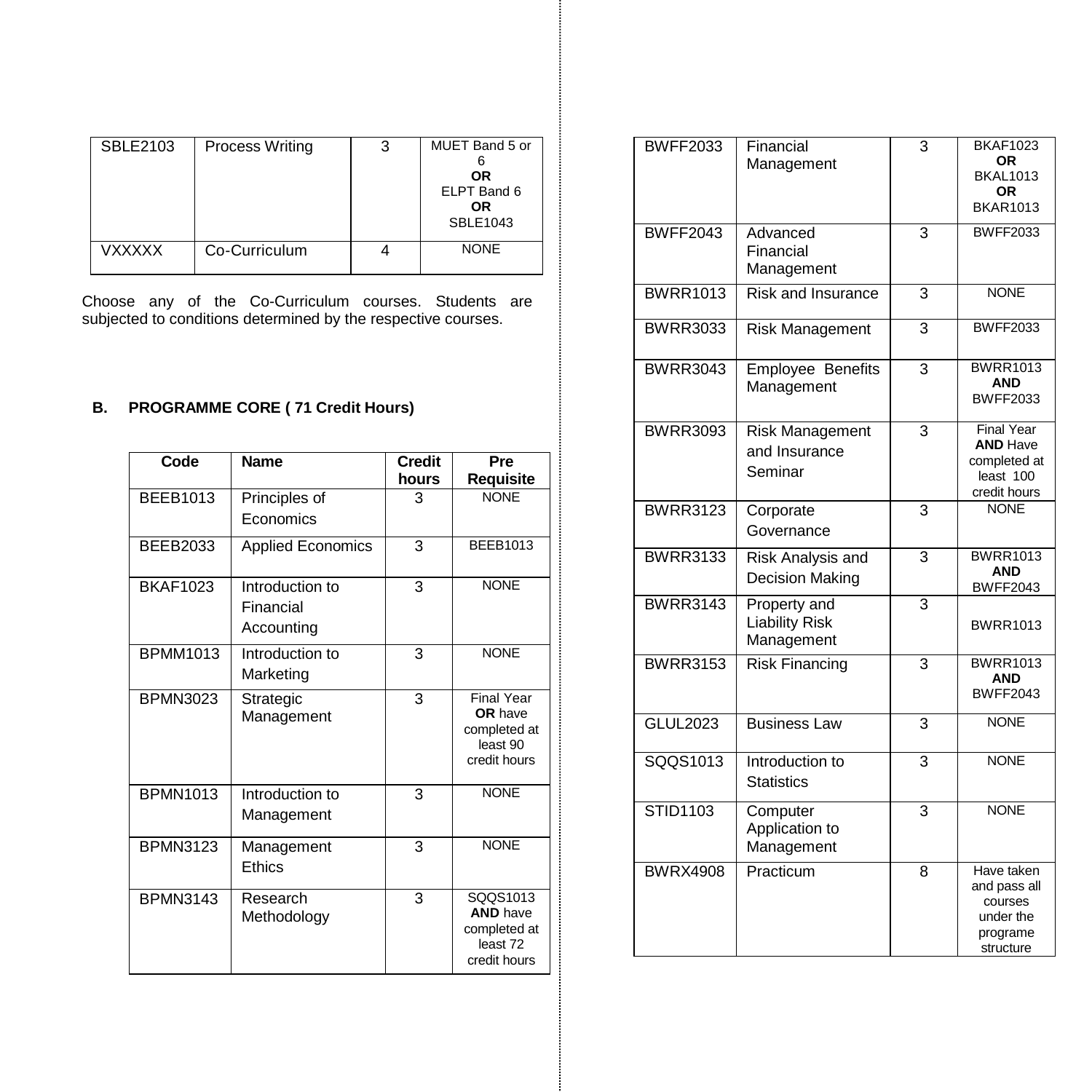# **C. MINOR (18 Credit Hours)**

Students **MUST** choose **ONE (1)** Minor from the following FOUR (4) fields of minor:

# **1) INDUSTRIAL STATISTICS** offered by SQS

Students **MUST** choose **SIX (6)** courses from the following list:

| Code     | <b>Course Name</b>                        | <b>Credit</b><br>hours | Pre<br><b>Requisite</b>           |
|----------|-------------------------------------------|------------------------|-----------------------------------|
| SQQM1034 | Calculus I                                | 4                      | <b>NONE</b>                       |
| SQQM2023 | Linear Algebra                            | 3                      | SQQM1034                          |
| SQQS1033 | Data Exploratory<br>and<br>Generalisation | 3                      | <b>NONE</b>                       |
| SQQS1043 | Probability and<br><b>Statistics</b>      | 3                      | SQQS1033                          |
| SQQS2063 | Inferential<br><b>Statistics</b>          | 3                      | SQQS1043                          |
| SQQS2073 | Regression<br>Modelling                   | 3                      | SQQS2063<br><b>OR</b><br>SQQM2023 |
| SQQS2083 | Sampling<br>Techniques                    | 3                      | SQQS2063                          |
| SQQS3063 | <b>Statistical Quality</b><br>Improvement | 3                      | SQQS2063                          |
| SQQS3153 | Non Parametric<br>Methods                 | 3                      | SQQS2063                          |
| SQQS3163 | Forecasting<br>Methods                    | 3                      | SQQS2073                          |
| SQQP3023 | Decision<br>Modelling                     | 3                      | <b>NONE</b>                       |

# **2) PERAKAUNAN** offered by SOA

Students **MUST** choose **SIX (6)** courses from the following list:

| Code            | <b>Course Name</b>                                 | Credit<br>hours | Pre<br>Requisite                                |
|-----------------|----------------------------------------------------|-----------------|-------------------------------------------------|
| <b>BKAA2013</b> | Audit and<br>Assurance I                           | 3               | <b>BKAR1013</b><br>0R<br><b>BKAL1013</b>        |
| <b>BKAA3023</b> | Audit and<br>Assurance II                          | 3               | <b>BKAA2013</b>                                 |
| <b>BKAR1013</b> | Financial<br>Accounting and<br>Reporting I         | 3               | <b>BKAL1013</b><br><b>OR</b><br><b>BKAF1023</b> |
| <b>BKAR2023</b> | Financial<br>Accounting and<br><b>Reporting II</b> | 3               | <b>BKAR1013</b>                                 |
| <b>BKAM2013</b> | Management<br>Accounting I                         | 3               | <b>BKAR1013</b><br>0R<br><b>BKAL1013</b>        |
| <b>BKAM3023</b> | Management<br>Accounting II                        | 3               | <b>BKAM2013</b>                                 |
| <b>BKAS2013</b> | Accounting<br><b>Information System</b>            | 3               | <b>BKAR1013</b>                                 |
| <b>BKAS2123</b> | <b>Accounting System</b><br>Analysis and<br>Design | 3               | <b>BKAS2013</b>                                 |
| <b>BKAT2013</b> | Principles of<br>Taxation                          | 3               | <b>BKAR1013</b><br>OR<br><b>BKAL1013</b>        |
| <b>BKAT3023</b> | <b>Advanced Taxation</b>                           | 3               | <b>BKAT2013</b>                                 |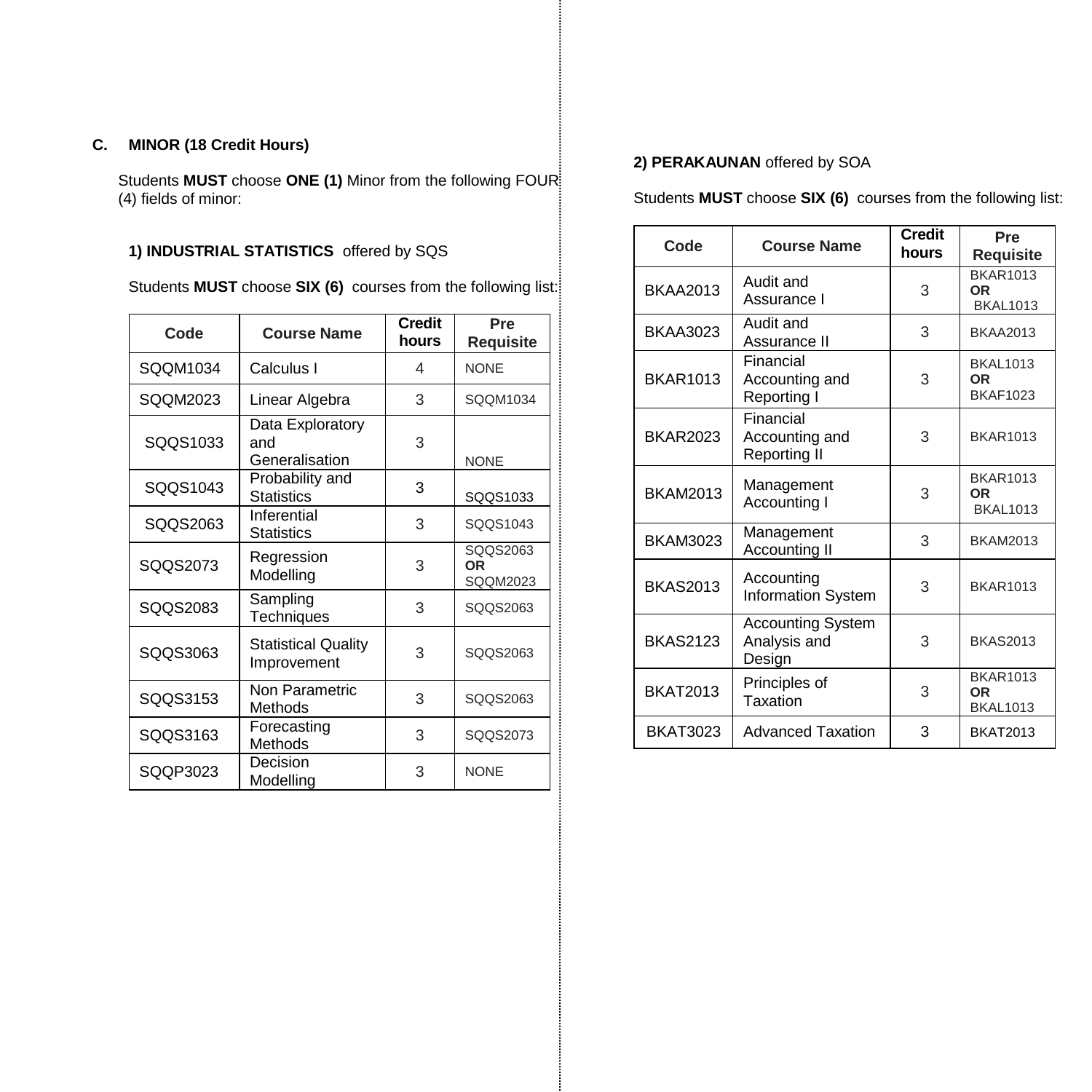# **3) OPERATIONS MANAGEMENT** offered by STML

Students **MUST** choose **SIX (6)** courses from the following list:

| Code            | <b>Course Name</b>                                          | <b>Credit</b><br>hours | Pre<br><b>Requisite</b>           |
|-----------------|-------------------------------------------------------------|------------------------|-----------------------------------|
| <b>BJIP2053</b> | Information<br>System to<br>Manufacturing and<br>Operations | 3                      | <b>NONE</b>                       |
| <b>BJMP2033</b> | Production and<br>Operations<br>Management                  | 3                      | <b>BJQK1103</b><br>ΟR<br>SQQS1013 |
| <b>BJMP3023</b> | Design and<br>Operations<br>Management                      | 3                      | <b>BJMP2033</b>                   |
| <b>BJMP3033</b> | Inventory<br>Management                                     | 3                      | <b>BJMP2033</b>                   |
| <b>BJMP3053</b> | Operations<br>Strategy                                      | 3                      | <b>BJMP2033</b>                   |
| <b>BJMP3073</b> | Purchasing and<br>Supply Chain<br>Management                | 3                      | <b>BJMP2033</b>                   |
| <b>BJMQ3013</b> | Quality<br>Management                                       | 3                      | <b>NONE</b>                       |
| <b>BJMQ3113</b> | Quality<br>Management<br>System                             | 3                      | <b>BJMQ3013</b>                   |
| <b>BJTH3053</b> | Project<br>Management                                       | 3                      | <b>NONE</b>                       |
| <b>BJTH3123</b> | Strategic<br>Management in<br>Technology                    | 3                      | <b>NONE</b>                       |

# **4) LOGISTICS AND TRANSPORTATION** offered by STML

Students **MUST** choose **SIX (6)** courses from the following list:

| Code            | <b>Course Name</b>                        | <b>Credit</b><br>hours | Pre<br><b>Requisite</b> |
|-----------------|-------------------------------------------|------------------------|-------------------------|
| <b>BPMG2013</b> | <b>Transport Theory</b><br>and Practice   | 3                      | <b>NONE</b>             |
| <b>BPMG3013</b> | <b>Transport Planning</b><br>and Policy   | 3                      | <b>BPMG2013</b>         |
| <b>BPMG3043</b> | Transport<br><b>Information System</b>    | 3                      | <b>BPMG2013</b>         |
| <b>BPMG3053</b> | Road Transport<br>Management              | 3                      | <b>BPMG2013</b>         |
| <b>BPMG3063</b> | Rail Transport<br>Management              | 3                      | <b>BPMG2013</b>         |
| <b>BPMG3083</b> | Maritime<br>Management                    | 3                      | <b>BPMG2013</b>         |
| <b>BPMG3093</b> | Air Transport<br>Management               | 3                      | <b>BPMG2013</b>         |
| <b>BPMG3103</b> | <b>Airport Planning</b><br>and Management | 3                      | <b>BPMG2013</b>         |
| <b>BPMG3113</b> | Logistics<br>Management                   | 3                      | <b>BPMG2013</b>         |
| <b>BPMG3133</b> | Warehouse<br>Management                   | 3                      | <b>BPMG2013</b>         |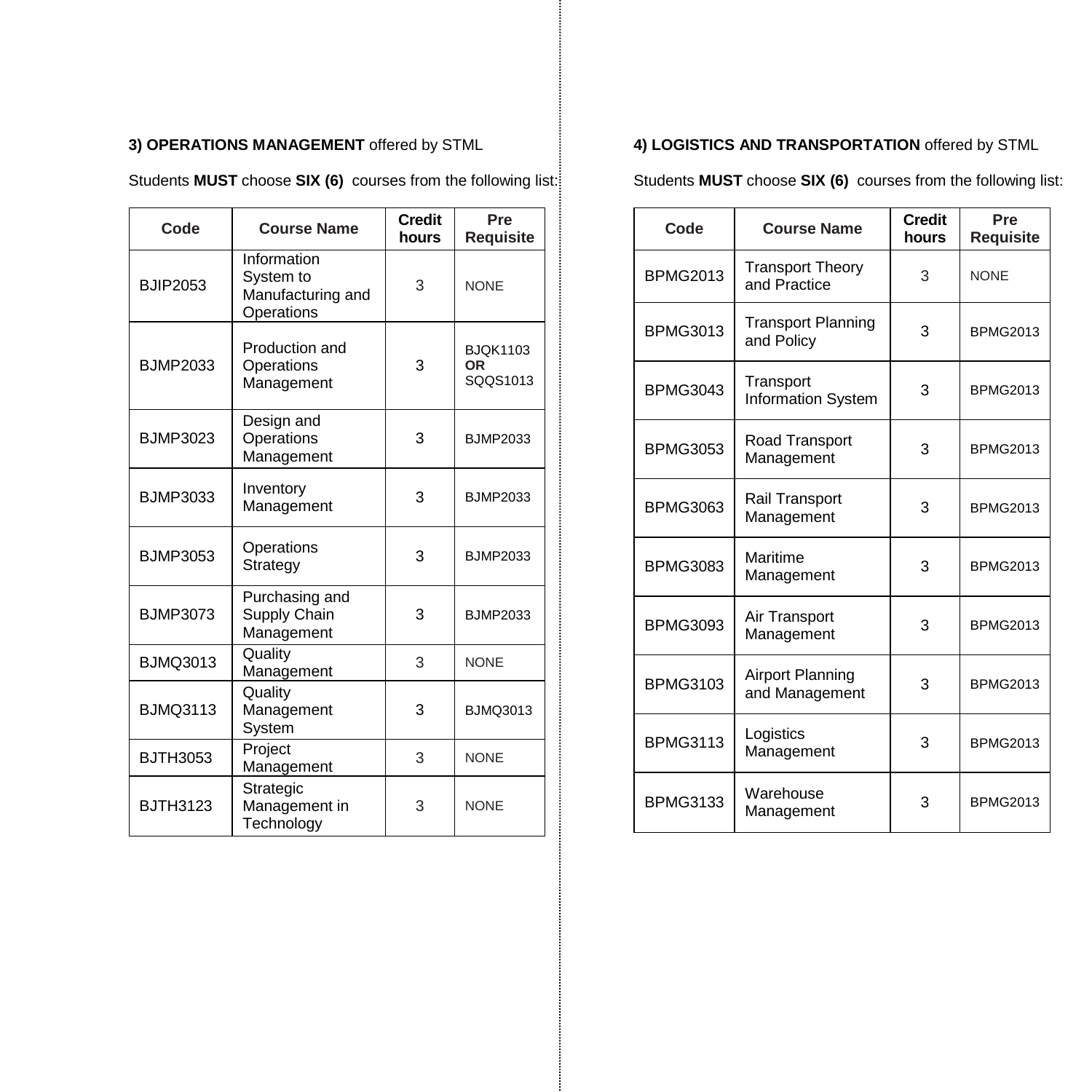# **D. PROGRAMME ELECTIVES (12 Credit Hours)**

Choose any of the **FOUR (4)** courses from the list below

| Code            | <b>Course Name</b>                            | <b>Credit</b><br><b>Hours</b> | Pre<br>Requisite                                                                                   |
|-----------------|-----------------------------------------------|-------------------------------|----------------------------------------------------------------------------------------------------|
| <b>BKAT2013</b> | Principles of<br>Taxation                     | 3                             | <b>BKAL1013</b><br><b>OR</b><br><b>BKAF1023</b>                                                    |
| <b>BKAT3023</b> | <b>Advanced Taxation</b>                      | 3                             | <b>BKAT2013</b>                                                                                    |
| <b>BWFF3013</b> | <b>Corporate Finance</b>                      | 3                             | <b>BWFF2043</b>                                                                                    |
| <b>BWFF3073</b> | Personal Finance                              | 3                             | <b>BWFF2043</b>                                                                                    |
| <b>BWFN3013</b> | <b>Investment Analysis</b>                    | $\overline{3}$                | <b>BWFF2043</b>                                                                                    |
| <b>BWFN3033</b> | Portfolio<br>Management                       | $\overline{\mathbf{3}}$       | <b>BWFF2043</b>                                                                                    |
| <b>BWRR2033</b> | Life and Health<br>Insurance                  | 3                             | <b>BWRR1013</b><br><b>AND</b><br><b>BWFF2033</b>                                                   |
| <b>BWRR2043</b> | <b>Insurance Company</b><br>Operations        | $\overline{\mathbf{3}}$       | <b>BWRR1013</b>                                                                                    |
| <b>BWRR3023</b> | <b>Actuarial Science</b>                      | 3                             | <b>BWFF2033</b>                                                                                    |
| <b>BWRR3053</b> | Reinsurance                                   | $\overline{3}$                | <b>BWRR1013</b>                                                                                    |
| <b>BWRR3063</b> | <b>Financial Risk</b><br>Management           | $\overline{\mathbf{3}}$       | <b>BWFF2043</b>                                                                                    |
| <b>BWRR3073</b> | <b>Credit Risk</b><br>Management              | 3                             | <b>BWFF2033</b>                                                                                    |
| <b>BWRR3083</b> | Marine and Aviation<br>Insurance              | 3                             | <b>BWRR1013</b>                                                                                    |
| <b>BWRR3103</b> | <b>Estate Planning</b>                        | $\overline{3}$                | <b>BWFF2033</b>                                                                                    |
| <b>BWRR3113</b> | Retirement<br>Planning                        | $\overline{\mathbf{3}}$       | <b>BWFF2033</b>                                                                                    |
| <b>BWRS2013</b> | Takaful                                       | $\overline{3}$                | TIADA                                                                                              |
| <b>BWRZ3993</b> | <b>Project Paper</b>                          | 3                             | <b>Final Year</b><br><b>AND</b><br>Have<br>completed<br><b>BPMN3143</b><br>Research<br>Methodology |
| GLUE3013        | Insurance Law                                 | $\overline{3}$                | <b>NONE</b>                                                                                        |
| <b>SBLE2093</b> | Business and<br>Professional<br>Communication | 3                             | <b>SBLE2103</b>                                                                                    |

# **E. FREE ELECTIVE (3 CREDIT HOURS)**

Students can choose **ONE (1)** course offered by other programme within school or any course offered by other schools subject to the following:

- i. Must fulfill prerequisite course if any.
- ii. Equivalent courses are not considered as free elective.

#### **PROPOSED COURSE REGISTRATION FOR BACHELOR OF RISK MANAGEMENT AND INSURANCE WITH HONORS [BRMI (HONS)]**

| Code                                                       | 1st Semester                                                                                                                | Credit<br><b>Hours</b> | Code                                            | 2nd Semester                                                                                       | Credit<br><b>Hours</b> |
|------------------------------------------------------------|-----------------------------------------------------------------------------------------------------------------------------|------------------------|-------------------------------------------------|----------------------------------------------------------------------------------------------------|------------------------|
| BPMN1013<br>SADN 1013<br>SADN1033<br>SBLE 1033<br>BKAF1023 | Introduction to Management<br>Islamic and Asian Civilization<br>Malaysian Nationhood Studies<br>English for Communication I | 3<br>3<br>3<br>3       | <b>BPMM1013</b><br><b>BWFF 2033</b><br>STID1103 | Introduction to Marketing<br><b>Financial Management</b><br>Computer Applications in<br>Management | 3<br>3<br>3            |
|                                                            | Introduction to Financial<br>Accounting                                                                                     | 3                      | SQQS1013<br><b>SBLE1043</b>                     | Introductions to Statistics<br>English for Communication II                                        | 3<br>3                 |
| BWRR1013<br>Vxxx1                                          | Risk and Insurance<br>Co-curriculum                                                                                         | 3<br>1                 | <b>SADE 1013</b><br>Vxxx1                       | Introduction to<br>Entrepreneurship<br>Co-curriculum                                               | 3<br>1                 |
|                                                            | <b>TOTAL</b>                                                                                                                | 19                     |                                                 | <b>TOTAL</b>                                                                                       | 19                     |
| Code                                                       | 3rd Semester                                                                                                                | Credit<br><b>Hours</b> | Code                                            | <b>4th Semester</b>                                                                                | Credit<br><b>Hours</b> |
| BEEB1013<br>BWFF 2043                                      | Principles of Economics<br><b>Advanced Financial</b>                                                                        | 3                      | BWRR3033<br><b>BWRR3143</b>                     | Risk Management<br>Property and Liability Risk                                                     | 3<br>3                 |
| SADN1043<br>SBLE2103                                       | Management<br><b>Ethnics Relation</b><br>Process Writing                                                                    | 3<br>3<br>3            | <b>BEEB2033</b><br><b>GLUL2023</b>              | Management<br>Applied Economics<br><b>Business Law</b>                                             | 3<br>3                 |
| Vxxx1                                                      | Programme Elective 1<br>Minor 1<br>Co-curriculum                                                                            | 3<br>3<br>1            | Vxxx1                                           | Programme Elective 2<br>Minor <sub>2</sub><br>Co-curriculum                                        | 3<br>3<br>1            |
|                                                            | <b>TOTAL</b>                                                                                                                | 19                     |                                                 | <b>TOTAL</b>                                                                                       | 19                     |
| Code                                                       | 5th Semester                                                                                                                | Credit<br><b>Hours</b> | Code                                            | 6th semester                                                                                       | Credit<br><b>Hours</b> |
|                                                            |                                                                                                                             |                        |                                                 |                                                                                                    |                        |
| BPMN3123<br>BWRR3043                                       | <b>Management Ethics</b><br><b>Employee Benefits</b>                                                                        | 3<br>3                 | <b>BWRR3153</b><br><b>BPMN3143</b>              | Risk Financing<br>Research Methodology                                                             | 3<br>3                 |
| <b>BWRR3133</b>                                            | Management<br>Risk Analysis and Decision<br>Making                                                                          | 3                      | <b>BWRR3123</b>                                 | Corporate Governance<br>Minor 4<br>Free Flective                                                   | 3<br>3<br>$\mathbf{a}$ |
|                                                            | Programme Elective 3<br>Minor 3                                                                                             | 3<br>3                 |                                                 |                                                                                                    |                        |
|                                                            | <b>TOTAL</b>                                                                                                                | 15                     |                                                 | <b>TOTAL</b>                                                                                       | 15                     |
| Code                                                       | 7th semester                                                                                                                | Credit<br><b>Hours</b> | Code                                            | <b>8th Semester</b>                                                                                | Credit<br><b>Hours</b> |
| <b>BPMN3023</b><br><b>BWRR3093</b>                         | Strategic Management<br>Risk Management and<br>Insurance Seminar                                                            | 3<br>3<br>3            | <b>BWRX4908</b>                                 | Practicum                                                                                          |                        |
|                                                            | Programme Elective 4<br>Minor <sub>5</sub><br>Minor <sub>6</sub>                                                            | 3<br>$\mathbf{a}$      |                                                 |                                                                                                    | 8                      |

**Total Overall Credit Hours: 129 Credit Hours**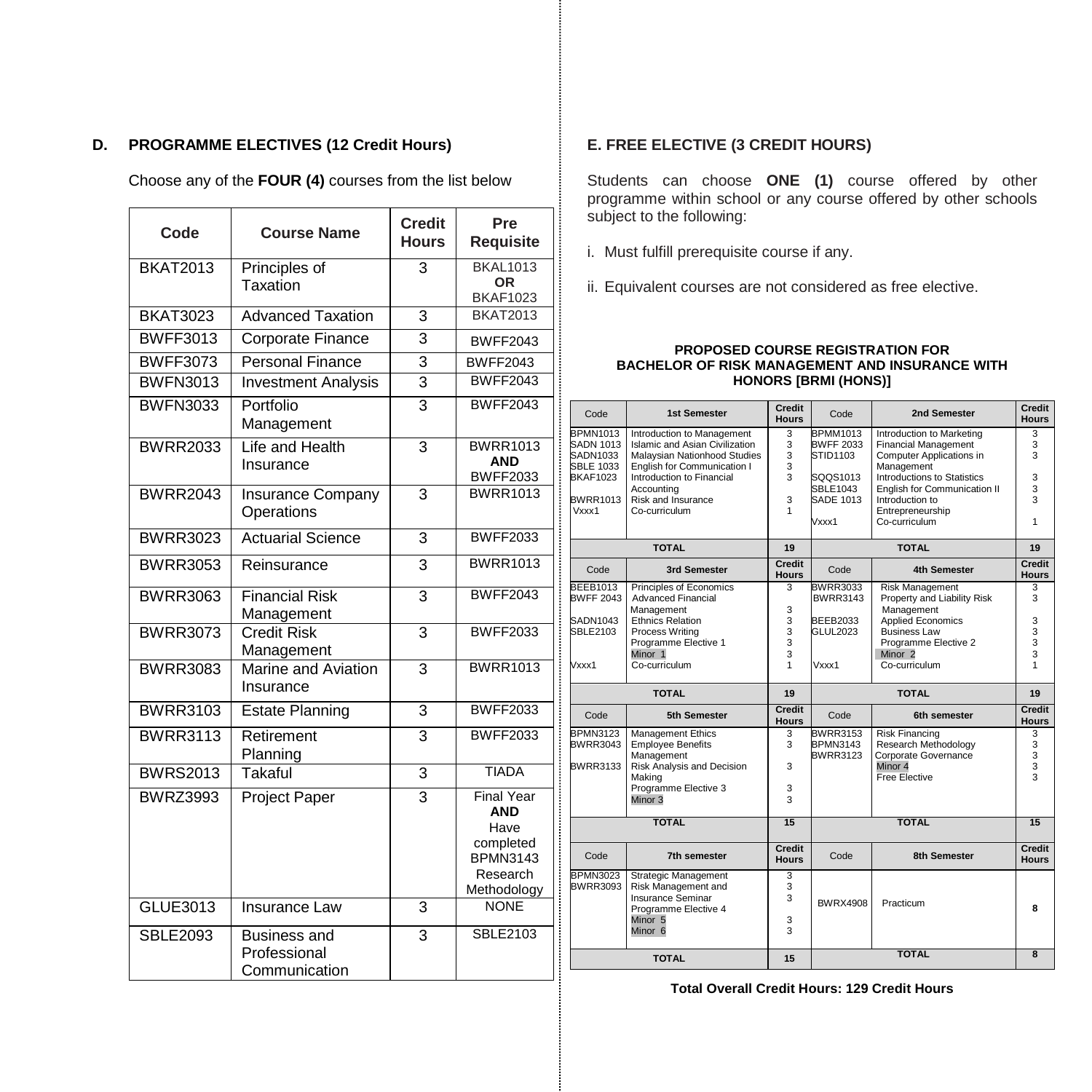#### **COURSES OFFERED BY SEMESTER**

| <b>CODE</b>     | <b>COURSE NAME</b>                               | <b>FIRST</b><br><b>SEMESTER</b> | <b>SECOND</b><br><b>SEMESTER</b> |
|-----------------|--------------------------------------------------|---------------------------------|----------------------------------|
| <b>BWRR1013</b> | <b>Risk and Insurance</b>                        | X                               | X                                |
| <b>BWRR2033</b> | Life and Health<br>Insurance                     | X                               |                                  |
| <b>BWRR2043</b> | Insurance Company<br>Operations                  | X                               |                                  |
| <b>BWRR3023</b> | <b>Actuarial Science</b>                         |                                 | X                                |
| <b>BWRR3033</b> | <b>Risk Management</b>                           | X                               | X                                |
| <b>BWRR3043</b> | <b>Employee Benefits</b><br>Management           | X                               | X                                |
| <b>BWRR3053</b> | Reinsurance                                      | X                               |                                  |
| <b>BWRR3063</b> | <b>Financial Risk</b><br>Management              | X                               |                                  |
| <b>BWRR3073</b> | <b>Credit Risk</b><br>Management                 |                                 | X                                |
| <b>BWRR3083</b> | Marine and Aviation<br>Insurance                 |                                 | X                                |
| <b>BWRR3093</b> | Risk Management and<br><b>Insurance Seminar</b>  | X                               | X                                |
| <b>BWRR3103</b> | <b>Estate Planning</b>                           |                                 | X                                |
| <b>BWRR3113</b> | <b>Retirement Planning</b>                       | X                               |                                  |
| <b>BWRR3123</b> | Corporate Governance                             | X                               | X                                |
| <b>BWRR3133</b> | Risk Analysis and<br>Decision Making             | X                               | X                                |
| <b>BWRR3143</b> | Property and Liability<br><b>Risk Management</b> |                                 | X                                |
| <b>BWRR3153</b> | <b>Risk Financing</b>                            |                                 | X                                |
| <b>BWRS2013</b> | Takaful                                          | X                               | X                                |
| <b>BWRZ3993</b> | Project Paper                                    | x                               | X                                |

#### **COURSE SYNOPSIS**

## **BWRR1013 RISK AND INSURANCE PRE-REQUISITE NONE**

This course emphasize on the basic concept of risk and insurance. This course is the basic course in risk and insurance management. Among the important topics include introduction to risk, techniques of risk management, basic concepts and principles of insurance, insurance contract, and types of life and general insurance available in the market.

## **BWRR2033 LIFE AND HEALTH INSURANCE PRE-REQUISITE BWRR1013 RISK AND INSURANCE AND BWFF2033 FINANCIAL MANAGEMENT**

……………………………………………………………………………

This course is about life and health insurance. It introduces to the students the various types of life insurance, health insurance and annuity available in the market. The course highlights the characteristics and legal aspects of life and health insurance contracts. This course also covers claim management and the underwriting operations of life insurance companies. Further, students will also learn how to assess insurance company and to evaluate insurance policy, and how to use life and health insurance in personal financial, retirement and business planning. ……………………………………………………………………………

# **BWRR2043 INSURANCE COMPANY OPERATIONS PRE-REQUISITE BWRR1013 RISK AND INSURANCE**

This course discusses the activities involved in managing an insurance enterprise. Among the important operation covered in this course are rating, underwriting, production, claim settlement, reinsurance and investment. In addition, ethics in insurance operations are also discussed. ……………………………………………………………………………

# **BWRR3023 ACTUARIAL SCIENCE PRE-REQUISITE BWFF2033 FINANCIAL MANAGEMENT**

This course will cover the technical aspects of life insurance. Students will be exposed to the models, symbols and tables applied by actuaries in carrying out calculations on life insurance pricing. Discussions on making decision will be based on mathematics and probability, which include the element of risk.

……………………………………………………………………………

# **BWRR3033 RISK MANAGEMENT PRE-REQUISITE BWFF2033 FINANCIAL MANAGEMENT**

This course introduces the concept of risk and the importance of risk management to business. Students shall learn the various techniques that can be used to handle risk effectively and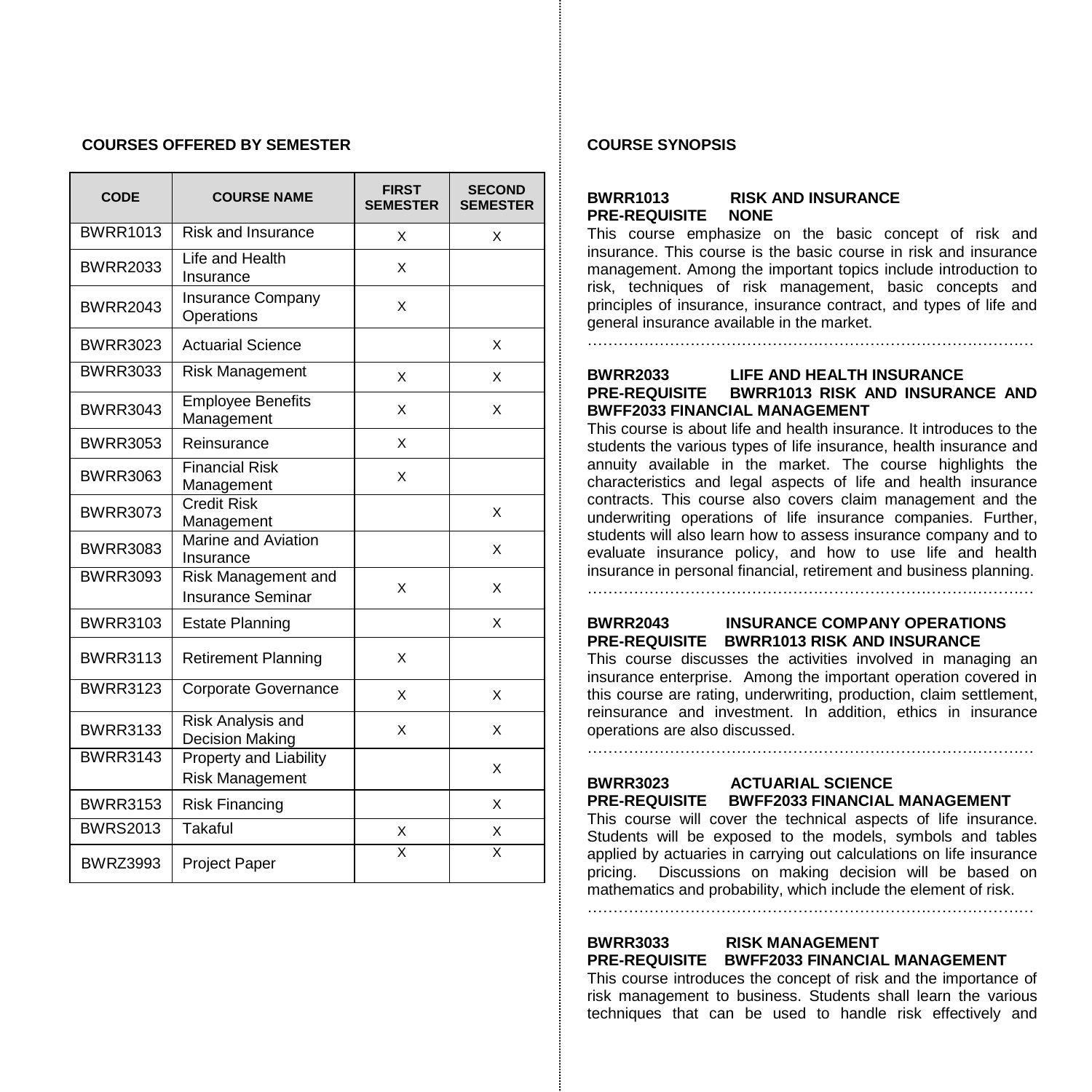systematically through risk management process. Emphasis shall be given to the handling of pure risks faced by business.

……………………………………………………………………………

## **BWRR3043 EMPLOYEE BENEFITS MANAGEMENT PRE-REQUISITE BWRR1013 RISK AND INSURANCE AND BWFF2033 FINANCIAL MANAGEMENT**

Employee benefit management is very important to an organization because employees are valuable assets. This course discusses the benefits offered to employees and the management of these benefits, including their financing techniques. Among the benefits discussed are health, life insurance and retirement benefits.

……………………………………………………………………………

# **BWRR3053 REINSURANCE PRE-REQUISITE BWRR1013 RISK AND INSURANCE**

Reinsurance is the shifting of a part of the risk assumed by one insurance company to another. Reinsurance is very important to an insurance company as it allows for diversification of underwriting risk. This course shall introduce the basic principles underlining the reinsurance business. Students will learn the relevant laws and regulations governing the reinsurance practices. Emphasis is given on the methods used in reinsurance operations.

……………………………………………………………………………

## **BWRR3063 FINANCIAL RISK MANAGEMENT PRE-REQUISITE BWFF2043 ADVANCED FINANCIAL MANAGEMENT**

Risk is an important element feature in any businesses. A company confronts risks associated with the underlying business and financial risks related to market, operational, liquidity and credit risks. These risks influence the decision making process and future performance of a company. In this course, students will learn about the four major types of financial risks; how the risks can be measured and managed. Hence, students will be exposed to risk measurement concept such as Value at Risk (VaR) and examine various types of derivative that can be used to hedge financial risks. Beside these, students will also gain insights about alternative risks transfer methods. Students are required to complete a project related to financial risk management issues in order to enhance their understanding about the subject.

# **BWRR3073 CREDIT RISK MANAGEMENT PRE-REQUISITE BWFF2033 FINANCIAL MANAGEMENT**

This course will focus on credit risk and its management. Credit risk is defined as the probability of not receiving expected payment. Issues will include credit risk facing banks, financial institutions, insurance companies, industrial companies, pension funds, pool fund, derivatives traders, clearing house and bourses. Methods and techniques in credit risk management such as credit risk model and portfolio approach.

……………………………………………………………………………

# **BWRR3083 MARINE AND AVIATION INSURANCE PRE-REQUISITE BWRR1013 RISK AND INSURANCE**

This course covers all aspects in the understanding of the principles, operations and applications of aviation and marine transportation insurance. The discussions include the legal aspects of marine and aviation insurance, cargo insurance and risk management in aviation.

……………………………………………………………………………

## **BWRR3093 RISK MANAGEMENT AND INSURANCE SEMINAR PRE-REQUISITE FINAL YEAR AND HAVE COMPLETED AT**

**LEAST 100 CREDIT HOURS** This course is a comprehensive course that provides students with an opportunity to apply the knowledge of risk management and insurance they have gained in the past to discuss case studies. Different approaches will be used so that students can apply the concepts, principles and theories they have learned in managing risk. A great emphasis is given on training the ability of students to discuss selected case studies. As such students are required to make preparation and presentation to demonstrate their ability to synthesize and to apply their risk management knowledge wisely when analysing and solving business problems.

## **BWRR3103 ESTATE PLANNING PRE-REQUISITE BWFF2033 FINANCIAL MANAGEMENT**

……………………………………………………………………………

This course concentrates on one of the important areas in financial planning which is estate planning. In Part 1, the definition and scope of estate planning are explained. Next, students are introduced to the various techniques and procedures on how to distribute assets effectively to heirs. The probate process and strategies for gifting are also covered. Further management of property and its disposition is described with use of such relevant tools as revocable living trusts, wills and will substitutes. This course also reviews various business structures and the special issues associated with creation, retention or disposition of a business interest in a family's financial planning. Overall this course will give the student's ability to apply these concepts to best serve their estate planning needs and also the specific needs of clients.

……………………………………………………………………………